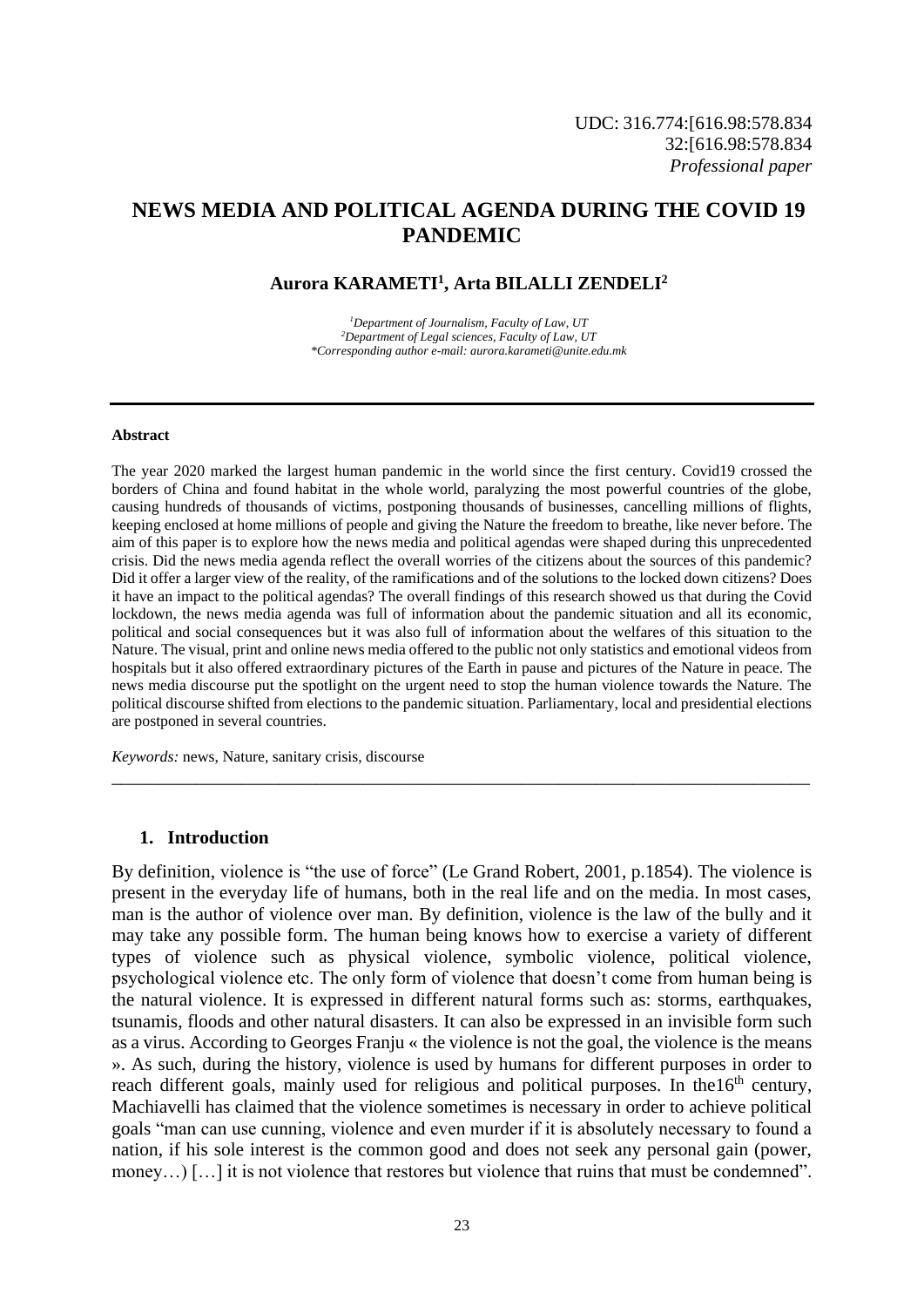However, « violence, in whatever form it occurs, is a failure » (Machiavelli, 1532) even if "all means are good when they are effective" (Sartre: 1948). Nowadays, violence is much larger as a concept. We see its application via all means. For the philosopher Jean-François Malherbe « the violence which has to do with speech is characteristic of the human. It also suggests that animals are not, strictly speaking, violent: their behaviors simply obey the inexorable laws of nature. "Animal violence" is therefore only an anthropomorphic projection on animal behavior ». So the possible first step before acting out is verbal abuse. According to the writer Isabelle Alonso: "verbal violence is the first step in general violence "(2001). Indeed, except the violence coming by the Nature, all other violence in our world comes from humans. Even in the 21st century, human violence is fully present in the world. It is expressed human versus human and human versus Nature (and all the other living beings). Criminality against state laws ends up often by being punished but often criminality against Natures ends up by not being punished even if it is foreseen by the Penal Codes of most of the countries. The modern society for centuries has been building its development over the violence towards humans and towards the Nature. As the French philosopher has mentioned since the  $17<sup>th</sup>$  century, the evildoers are so stupid that repeated violence ends up seeming to them as right. Exactly after once century from Spanish flu of 1918-1919 the world is facing another pandemic called Covid19. The whole world is exposed to it; the most powerful countries are cruelly affected. The industry stopped, all transports stopped, the work stopped and the state borders are closed. The economy is severely damaged. China, Italy, France, Spain, United Kingdom, Iran, Brazil, United States lived in emergency situations. The over developed world of  $21<sup>st</sup>$  century was found unprepared to confront such a crisis: it lacks face masks, screening tests, emergency equipment, hydroalcoholic disinfectant gel, hospital beds and respiratory equipment and even medical staff. Millions of people were closed in their homes, some of them lost their jobs and some of them worked from home or were left in partial employment. Life savers: doctors, nurses and other hospital workers were at the front line. Police, food producers, grocery stores, public cleaning and services, governments, journalists, are those who continued to work. Most of populations were locked inside homes. More than ever we needed the media and the internet (CNews, 2020a) . We needed news in order to be informed about what is happening now and what will go to happen in the future.

### **2. Methodology: Political agenda and political discourse (in front of the power of Nature)**

It may be interpreted as random or not, but in November of the this year the United States of America withdraw itself officially from the Climate Agreement, as announced in 2017 (Le point, 2020a).Signed since 2015, "*this text, resulting from the negotiations at the COP 21 conference, the fruit of years of laborious negotiations between nearly 200 countries and different entities, aims to limit the increase in average temperature on Earth to below 2°C caused by human activity*" (L'Express, 2020a). So, the giant of world economy such as US decided to definitely abandon this agreement for protecting the climate of our planet and the "official reason for the withdrawal is that Washington considers the agreement unfair for the United States" (L'Express, 2020b). News media headlines like "Paris Agreement: China, Russia Deplore US Withdrawal" (Le Point, 2020), marks that"[two] largest greenhouse gas emitter on the planet" (Le Monde, 2020a) are in disaccord concerning vital issues. This political agenda is a clear demonstration of the lack of consensus about the damages caused to our planet. This agenda continues to ignore the urgent need of Nature for care. May it be interpreted as ironic that both these countries are now in a diplomatic crisis because of the Covid19? (BBC, 2020). The "Chinese virus" is causing enormous damages to the American economy in 2020, also the year in which the presidential elections in the US were supposed to be held but which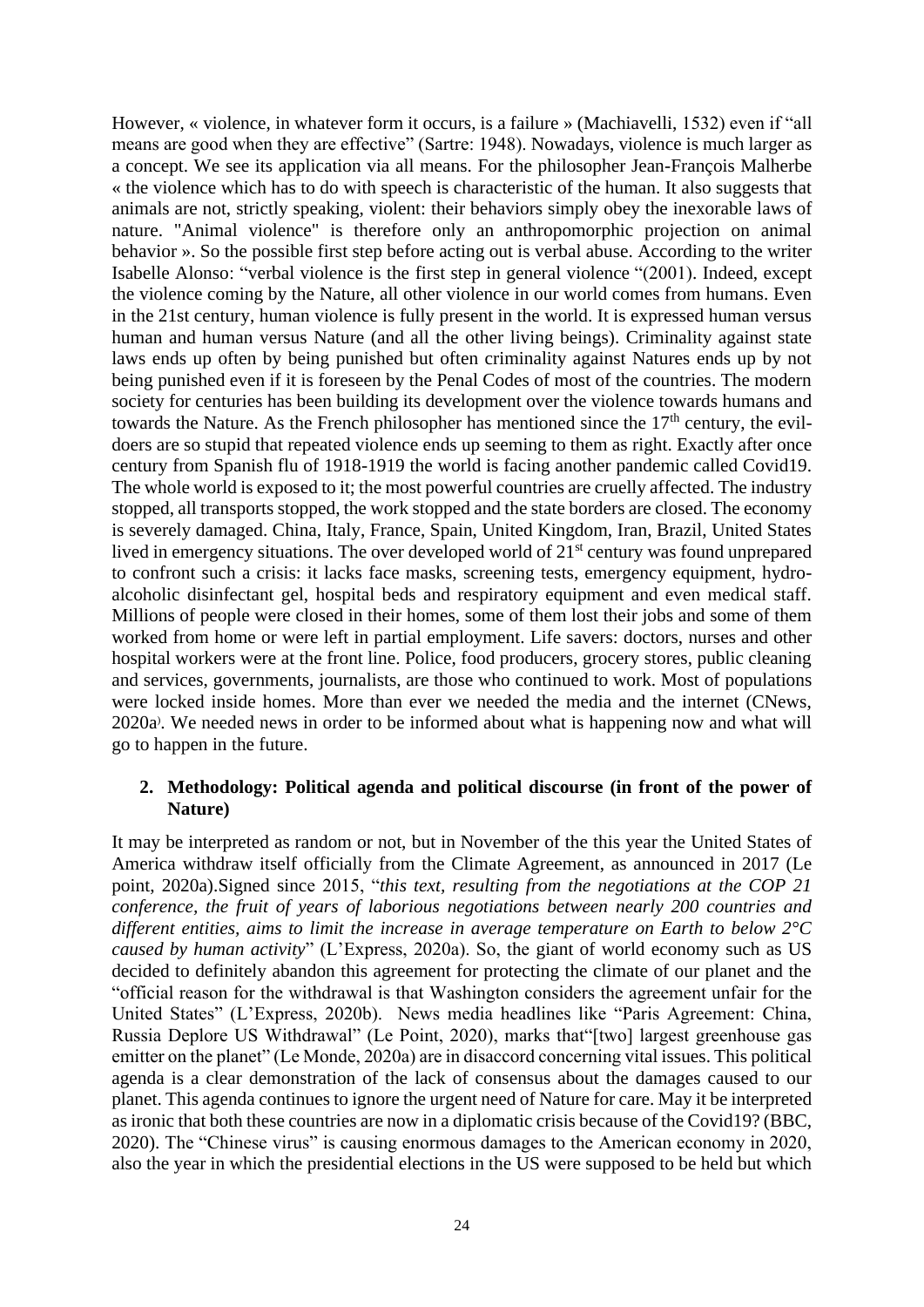may be even postponed (BBC, 2020b). In France, the first round of local elections took place just at the beginning of the pandemic on March 15. As the lockdown was announced to start on March 17, the second round of those elections was postponed for an indecisive date once the crisis is over.

"*French citizens went to the polls on Sunday for local elections despite a nationwide lockdown announced just a day earlier brought on by the corona virus outbreak – and which might end up convincing many voters to stay at home. President Emmanuel Macron, for whom the tworound polls are a crucial mid-term test, has insisted that the polls to elect mayors and municipal councils must go ahead to assure democratic continuity in the country*" (France24, 2020).

"Could democracy resist to the virus?" was called a live discussion on the French television CNews (CNews, 2020b) on 17 March, the day that the national lockdown started in France. The extreme measure in a time of peace was announced by the President "in a somber address to nation" arguing with the solemn words 'we are at war'. (Reuters, 2020). Parliamentary elections were also postponed in North Macedonia (Balkan Insight, 2020), a small multiethnic country in the western Balkans, newly accepted as a member of NATO wishing to integrate the EU. During the pandemic North Macedonia made a big step forward its European future, but it was not as much celebrated as it should, because of the sanitary crisis.

"*European Union ministers say they have approved beginning membership talks with North Macedonia and Albania, with a top German official calling it "good news in these gloomy times […] the agreement was reached during a videoconference […] The agreement must still be confirmed and approved in written form. That is expected to happen on March 25, although conditions posed by the corona virus could delay that move*" (Radio Free Europe, 2020a).

In the three cases mentioned above, the invisible virus was able to shift and to adapt political agenda of big and small countries. The pandemic crisis forced governments to take decisions they would probably have never taken before over elections and polls, and also to make the public health a priority. As political researchers mention, agenda-setting is the process by which problems and alternative solutions gain or lose public and elite attention (Hilgartner & Bosk, 1988). Indeed, during the lockdown of the pandemic 2020 happened that "the information in the mass media becomes the only contact many have with politics" (Protess, McCombs, 1991, p. 17) and as such news media and politics were consumed together by the public. In the case of Covid19, the governments all over the world had to manage a situation unprecedented and never seen before. They were in front of a reality where their popularity would get measured by the degree of ability they will demonstrate to manage the crises during this year 2020. Usually, "public attention is a scarce resource, the allocation of which depends on competition within a system of public arenas [...] problems must struggle to occupy space in public arena" (Hilgartner & Bosk, 1988).The pandemic crisis Covid19 and all its consequences was not such a case and it automatically took the whole public attention, even the enormous attention that usually political elites, media and public give to the elections. No other issue seems more urgent than the wide public health.

### **3. Results: Media agenda and discourse (on the Nature's side)**

In 2020 the violence against humans took the form of an invisible enemy. For us humans, 2020 was supposed to be a nice symmetric, symbolic, fancy year. The pandemic crisis condemned millions of people to be lockdown, to be afraid, and to change their life routines. In other terms, we lost our freedom, which was gained by Nature on the other hand.

In times of crisis like a pandemic lockdown, news media remains the only credible source of information for a confined public. As a result, during this pandemic Covid19 news media had quite the monopole of information to suggest to people "what to think" and "what to think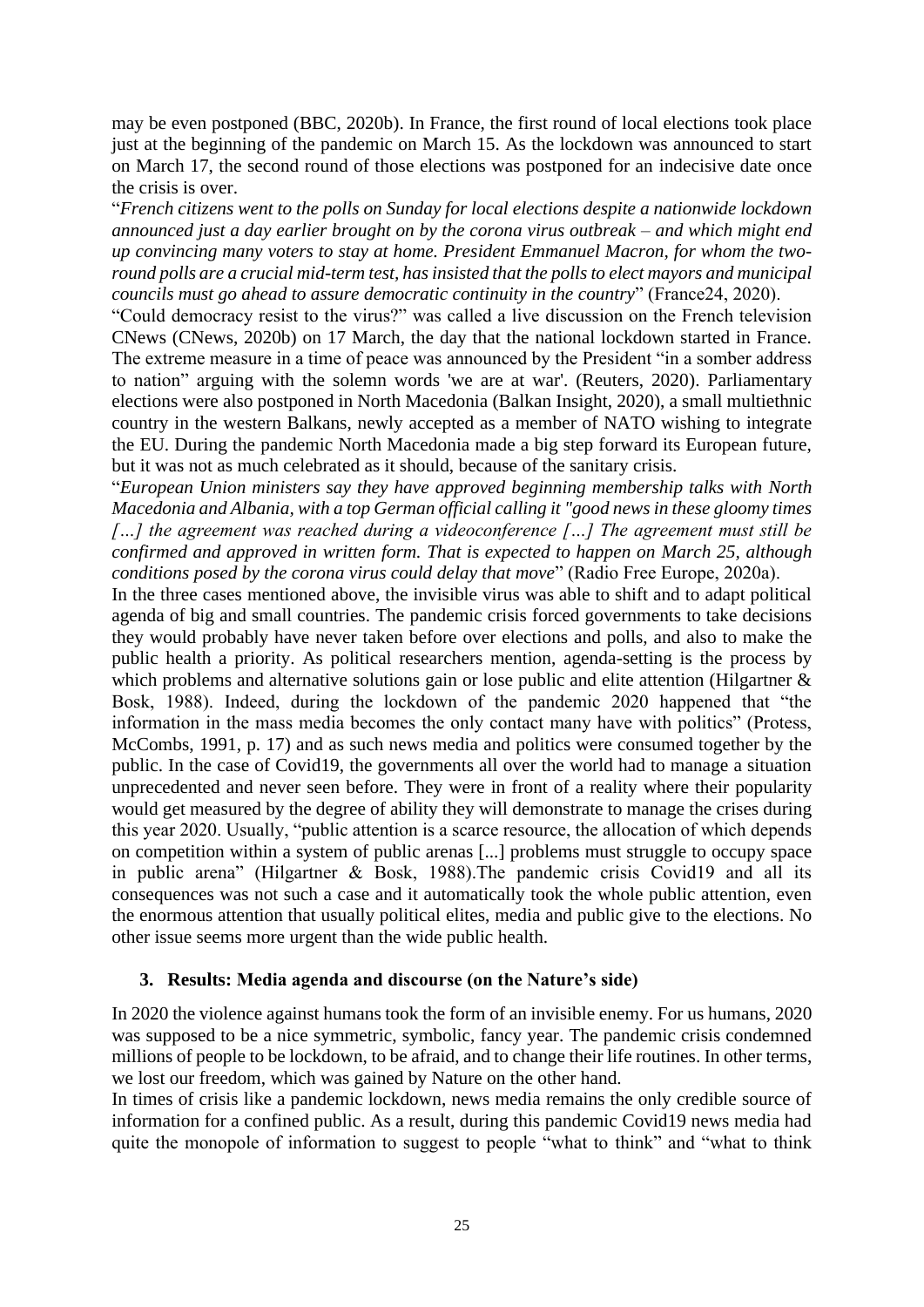about", as scholars affirm to be the power of media influence for persuasion (Neuman et al, 2014).

News media showed pictures of governments working online, parliaments working in half capacities and with social distancing, presidents wearing masks, prime ministers and health ministers being infected and hospitalized (for example the British prime minister and the Iranian deputy minister of health). Media discourse focused on how we humans of  $21<sup>st</sup>$  century, are reduced like this and that much more attention from governments of developed countries should have been accorded much earlier to the relevant issues of our time like the protection and respect for the Nature, the public health care professionals and supplies, the national production of medicaments, the public hygiene and media literacy. The simple hygiene gestures, the need to pay the nurses better, the need for more hospital beds, the need for national face mask stocks and many other issues, should be *permanently* on the top of political agendas and at the center of attention of public arenas. Media of different countries showed pictures of big cities totally empty, abandoned and scary. Wuhan, Paris, Rome, Milan, Tirana, Prishtina, Skopje, Barcelona, New York etc. The main public television channel of France, *TF1* broadcasted for about two months a special chronicle called "France viewed by the sky" (*La France vue du ciel*) showing different cities and villages of the country empty and quiet like never before. "*What does our country look like when it is almost at a standstill? For the past week, we have been showing you images of our towns, villages and countryside as you have never seen them*" (TF1, 2020a), announced the news anchor Gilles Bouleau in March 26<sup>th</sup> during the main news program. Rarely people interviewed randomly outside say "it is quiet but very sad", "Nature is taking a rest", "the air pollution is low since we humans are staying inside".

Wildlife is living quietly at the time of Covid19. *CNews* television channel in France shows how animals around the world are coming quietly inside cities walking on the roads and squares (CNews, 2020c). Pictures of ducks in front of the main French theatre (*Comédie Française*) or the dolphins on the channels of Venice are commented in studio by the journalist and guests. They confirm their belief that Nature is having a rest since there is no pollution by cars, no noise by airplanes, no tourists, and no people outside and so animals are breathing in freedom (Radio Europe1, 2020a).Also people who live close to airports are reported to be having another kind of life during the lockdown, the channels of Venice are clearer than ever, the air pollution indicators are lower than ever. This peace on planet Earth is confirmed by the satellite views presented from the weather anchor Louis Bodin during the main news program of *TF1* the 5 April (TF1, 2020b). The ozone layer made the headline of world media by the end of April. *CBS* announces in its article "The largest Arctic ozone hole ever recorded is now closed" (CBS News, 2020) that "*despite corona virus lockdowns leading to a significant reduction in air pollution, researchers said the pandemic likely was not the reason for the ozone hole closing […] It's been driven by an unusually strong and long-lived polar vortex, and isn't related to air quality changes*."But, *Tehran Times* of Iran, one of the most affected countries in the world, writes "Earth Day 2020: nature is a beneficiary of corona virus" (Tehran Times, 2020).

## **4. Conclusion**

The sanitary crisis of 2019-2020 reminded the policymakers, media and public that global and national political agendas should put the environmental issues on the top in the list of their priorities. The problem of human violence on Nature should be on top of the political, media and public agenda after the pandemic crisis in order to avoid the model of Chinese phenomenon of pollution explosion after crisis, as the media is already alerting: "*Let's not forget that previous crises are rich in lessons, after 2008, CO2 emissions in China exploded the following*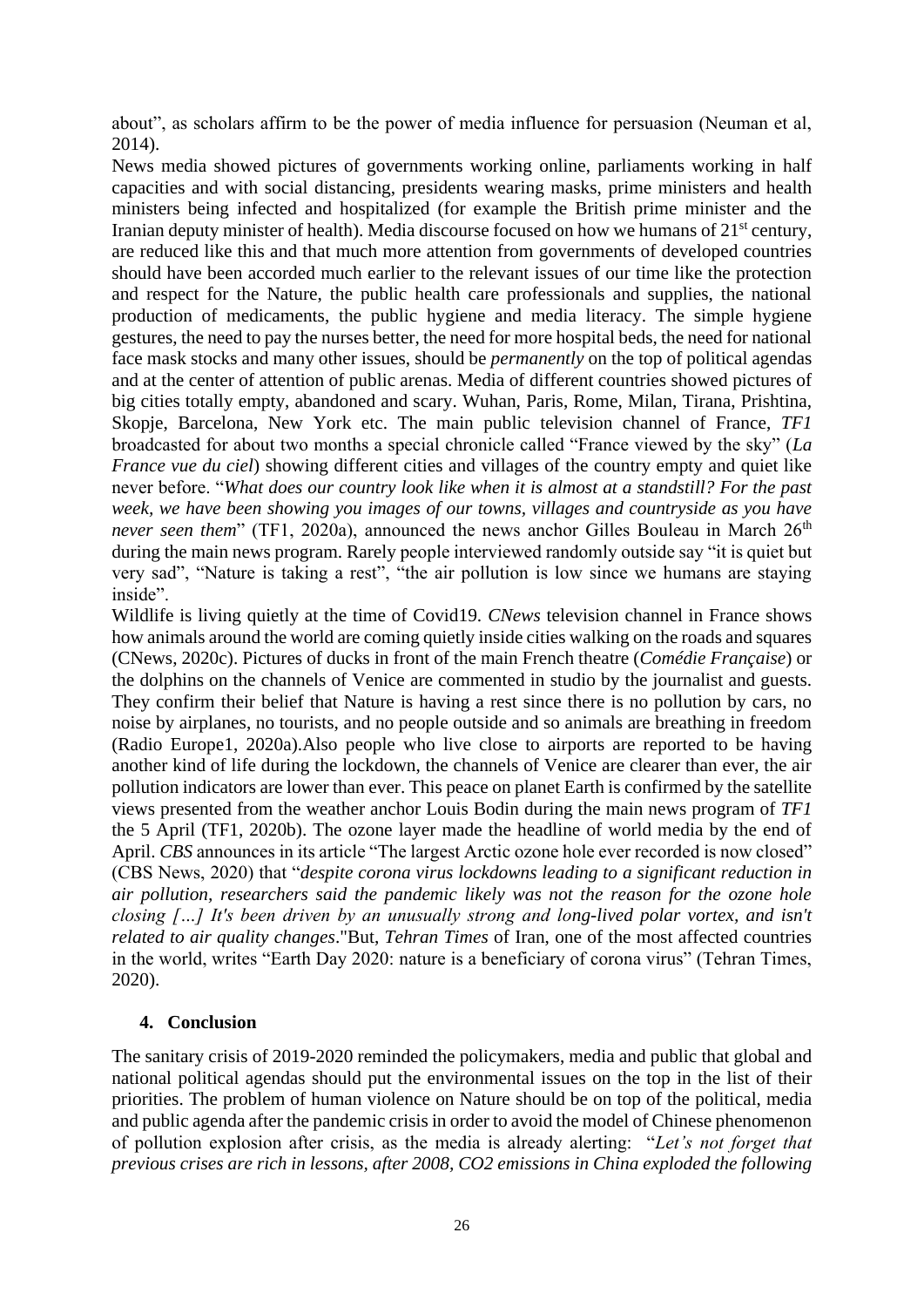*year. When we enter the post-corona virus period, we can legitimately fear that the economic recovery will justify putting aside climate concerns*" (Radio Europe1, 2020b). During the pandemic crisis Covid19, news media gave to the Nature and to the environment the accurate place on its agenda. Talking and thinking about the Nature and its preservation was a good experience of reflections for all generations of public during this six months pandemic crisis (January-June 2020) since the news media was the main and the most credible source of information for millions of people confined at home. This experience will probably remain in the collective memory and will be expressed in future electoral choices because "individuals' explanations of political issues are significantly influenced by the manner in which television news presentations "frame" these issues" (Iyengar, 1987). On the other side, how political parties reacted via the communicated agenda in terms of the measures to be taken during the pandemic, will probably influence the next polls of the postponed elections in some countries and even the next elections in other countries. Scholars conclude that "in situation of crisis, communication can sometimes bring the organization a more positive reputation than it had before the crises" (Fearn-Banks, 2017) but it still remains to be seen how this will apply in different countries in the next elections.

#### **References**

- [1]. Alonso, I. (2001) *Pourquoi je suis chienne de garde*. Paris: Robert Laffont. Balkan Insight. (17.03.2020). North Macedonia Postpones April Polls over Pandemic /online/
- [2]. Retrieved 02.04.2020 from: [https://balkaninsight.com/2020/03/17/north-macedonia-postpones-april-polls](https://balkaninsight.com/2020/03/17/north-macedonia-postpones-april-polls-over-pandemic/)[over-pandemic/](https://balkaninsight.com/2020/03/17/north-macedonia-postpones-april-polls-over-pandemic/)
- [3]. BBC (2020a). (01.05.2020). Corona virus: Trump stands by China lab origin theory for virus /online/ Retrieved 21.03.2020 from[: https://www.bbc.com/news/world-us-nada-52496098](https://www.bbc.com/news/world-us-nada-52496098)
- [4]. BBC (2020b) (14.04.2020). Corona virus: Could Donald Trump delay the presidential election? /online/ Retrieved 16.04.2020 from[: https://www.bbc.com/news/world-us-canada-52326166](https://www.bbc.com/news/world-us-canada-52326166)
- [5]. CBSNews. (30.04.2020). The largest Arctic ozone hole ever recorded is now closed/online/ Retrieved 12.04.2020 from:<https://www.cbsnews.com/news/arctic-ozone-hole-largest-closed/>
- [6]. News (2020a) Confinement: Internet a du talent, 26.03.2020, 10.30am LIVE.
- [7]. CNews (2020b), La démocratie peut-elle résister au virus? 17.03.2020, 22h16 LIVE.
- [8]. CNews (2020c) Live program of the Anchor Florence Ferrari, « Virus : des animaux en pleine rue », 03.04.2020, 9.50pm.
- [9]. France24, France votes in nation wide municipal élections despite coronavirus lockdown, 15.03.2020, [https://www.france24.com/en/20200315-france-heads-to-the-polls-in-nationwide-municipal-elections-amid](https://www.france24.com/en/20200315-france-heads-to-the-polls-in-nationwide-municipal-elections-amid-coronavirus-pandemic)[coronavirus-pandemic](https://www.france24.com/en/20200315-france-heads-to-the-polls-in-nationwide-municipal-elections-amid-coronavirus-pandemic)
- [10]. Hilgartner, S & Bosk, C. The Rise and Fall of Social Problems: A Public Arenas Model, *American Journal of Sociology*, Vol. 94, No. 1 (Jul., 1988), pp. 53-78.
- [11]. Iyengar, S. (1987) Television news and citizens' explanations of national affairs. *American Political Science Review*, 81 (3), 815-831.
- [12]. Le Point, (05.11.2019). Paris Agreement: China, Russia Deplore US Withdrawal/online/ retrieved 03.04.2020 from: [https://www.lepoint.fr/monde/climat-les-etats-unis-sortiront-de-l-accord-de-paris-en-](https://www.lepoint.fr/monde/climat-les-etats-unis-sortiront-de-l-accord-de-paris-en-2020--04-11-2019-2345201_24.php)[2020--04-11-2019-2345201\\_24.php](https://www.lepoint.fr/monde/climat-les-etats-unis-sortiront-de-l-accord-de-paris-en-2020--04-11-2019-2345201_24.php)
- [13]. L'Express (2020a). (05.11.2019). Donald Trump pulls the United States out of the Paris Climate Agreement /online/ Retrieved 14.04.2020 from: [https://www.lexpress.fr/actualite/monde/amerique-nord/donald-trump](https://www.lexpress.fr/actualite/monde/amerique-nord/donald-trump-sort-les-etats-unis-de-l-accord-de-paris-sur-le-climat_1914113.html)[sort-les-etats-unis-de-l-accord-de-paris-sur-le-climat\\_1914113.html](https://www.lexpress.fr/actualite/monde/amerique-nord/donald-trump-sort-les-etats-unis-de-l-accord-de-paris-sur-le-climat_1914113.html)
- [14]. L'Express (2020b). (05.11.2019). Donald Trump pulls the United States out of the Paris Climate Agreement /online/ Retrieved 14.04.2020 from: [https://www.lexpress.fr/actualite/monde/amerique-nord/donald-trump](https://www.lexpress.fr/actualite/monde/amerique-nord/donald-trump-sort-les-etats-unis-de-l-accord-de-paris-sur-le-climat_1914113.html)[sort-les-etats-unis-de-l-accord-de-paris-sur-le-climat\\_1914113.html](https://www.lexpress.fr/actualite/monde/amerique-nord/donald-trump-sort-les-etats-unis-de-l-accord-de-paris-sur-le-climat_1914113.html)
- [15]. Le Monde. (31.08.2017). Trump has notified the UN of his withdrawal from the Paris climate agreement /online/ Retrieved 15.03.2020 from[: https://www.lemonde.fr/planete/article/2017/08/31/trump-a-signifie-a-l](https://www.lemonde.fr/planete/article/2017/08/31/trump-a-signifie-a-l-onu-son-retrait-de-l-accord-de-paris-sur-le-climat_5178980_3244.html)[onu-son-retrait-de-l-accord-de-paris-sur-le-climat\\_5178980\\_3244.html](https://www.lemonde.fr/planete/article/2017/08/31/trump-a-signifie-a-l-onu-son-retrait-de-l-accord-de-paris-sur-le-climat_5178980_3244.html)
- [16]. Le Grand Robert de Longue Française, Le Robert Dictionnaire- Paris, New Edition, 2001. Volume 6.
- [17]. Machiavel, N. *Le Prince*, Flammarion, Paris, 2019
- [18]. Neuman, R. et al. The Dynamics of Public Attention: Agenda-Setting Theory Meets Big Data, *Journal of Communication,* 64 (2014) 193–214